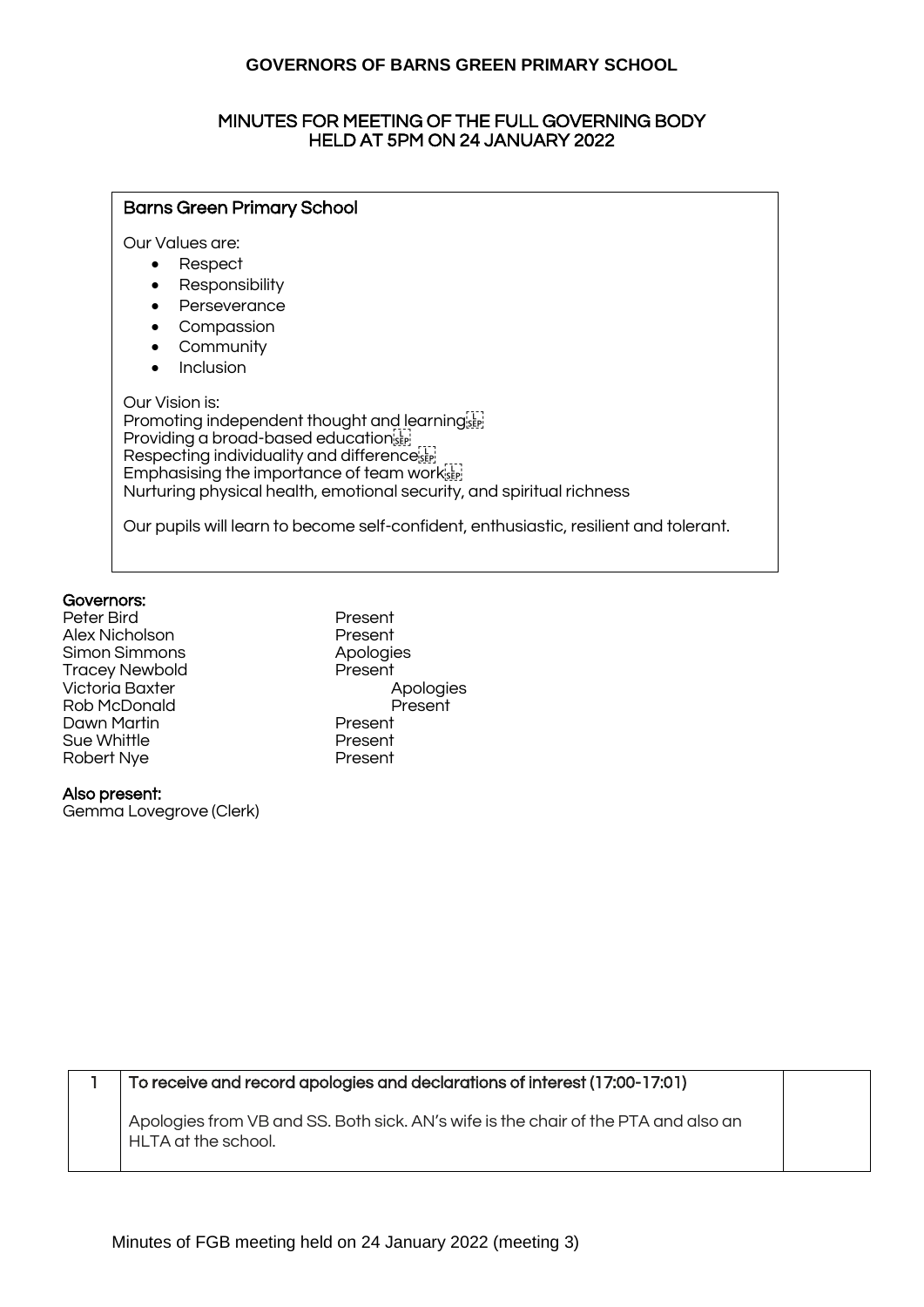| $\overline{2}$ | Staff presentation - History (17:01 - 17:30)                                                                                                                                                                                                                                                                                                                                                                                                        |                    |
|----------------|-----------------------------------------------------------------------------------------------------------------------------------------------------------------------------------------------------------------------------------------------------------------------------------------------------------------------------------------------------------------------------------------------------------------------------------------------------|--------------------|
|                | Presentation by AB. Slides attached (Appendix 1)                                                                                                                                                                                                                                                                                                                                                                                                    |                    |
|                | Q - Is the school looking to do more history? Is that a high priority?<br>History is already a significant proportion of what is taught and there is already a<br>cross curriculum approach, but the aim is to make sure it isn't dumbed down in any<br>way.                                                                                                                                                                                        |                    |
|                | Q - What might be useful for the Governors to look at during a history visit?<br>Attend the Great Fire of London day, have a look at the timeline, speak to the children<br>to see if they can recall texts that were linked to the topic, look at children's books.                                                                                                                                                                                |                    |
|                | Q – Is there learning outside of the classroom<br>The children did a dig outside for the stone age topic and have looked at Victorian<br>drills.                                                                                                                                                                                                                                                                                                    |                    |
| 3              | To review governor correspondence including social media (17:31-17:31 min)                                                                                                                                                                                                                                                                                                                                                                          |                    |
|                | None received                                                                                                                                                                                                                                                                                                                                                                                                                                       |                    |
| 4              | To approve the minutes of the last meeting and matters arising/actions (17:31-18:07)                                                                                                                                                                                                                                                                                                                                                                |                    |
|                | Q - Can the action points be cross referenced back to the minutes?<br>The reference number next to the action point references the minutes. The number is<br>the date in reverse order followed by a serial number. GL/AN to discuss.                                                                                                                                                                                                               |                    |
|                | Q - What is the point of the asset register?<br>Insurance purposes and to ensure value for money in looking to replace items in a<br>timely manner. Suggestion to use PAT testing for anything electrical. Ask JSPC to do<br>an IT audit? Add big ticket items over a certain amount, then add furniture to ensure<br>we have a full list of assets. Old equipment should be formally taken off the register<br>rather than stored. TN will pursue. | GL/AN<br><b>TN</b> |
|                | Q - Is the school strategy sufficient to comply with the expectations of the National<br>Curriculum?<br>Advice has been taken from schools of different sizes and have discussed this with<br>the school advisor. Governors could speak to children/staff about this to get a flavour<br>when visiting. It is on ongoing process. The concern is the missing areas. TN will invite<br>Governors to partake in themed weeks.                         | <b>TN</b>          |
|                | Q - Should the SDP be updated following a Governor visit?<br>Yes. The SDP is on One Drive and Governors should update it in the Governor Visit<br>column.                                                                                                                                                                                                                                                                                           |                    |
| 5              | To receive update on training undertaken by governors (18:07-18:13)                                                                                                                                                                                                                                                                                                                                                                                 |                    |
|                | DM has completed the first part of lead training on disadvantaged pupils. Action plan<br>involves all Governors being involved in the understanding of disadvantaged (vulnerable)<br>pupils. DM suggested that all Governor visits should include questions that show this has<br>been considered. The school should encourage all families that are entitled to register.                                                                          |                    |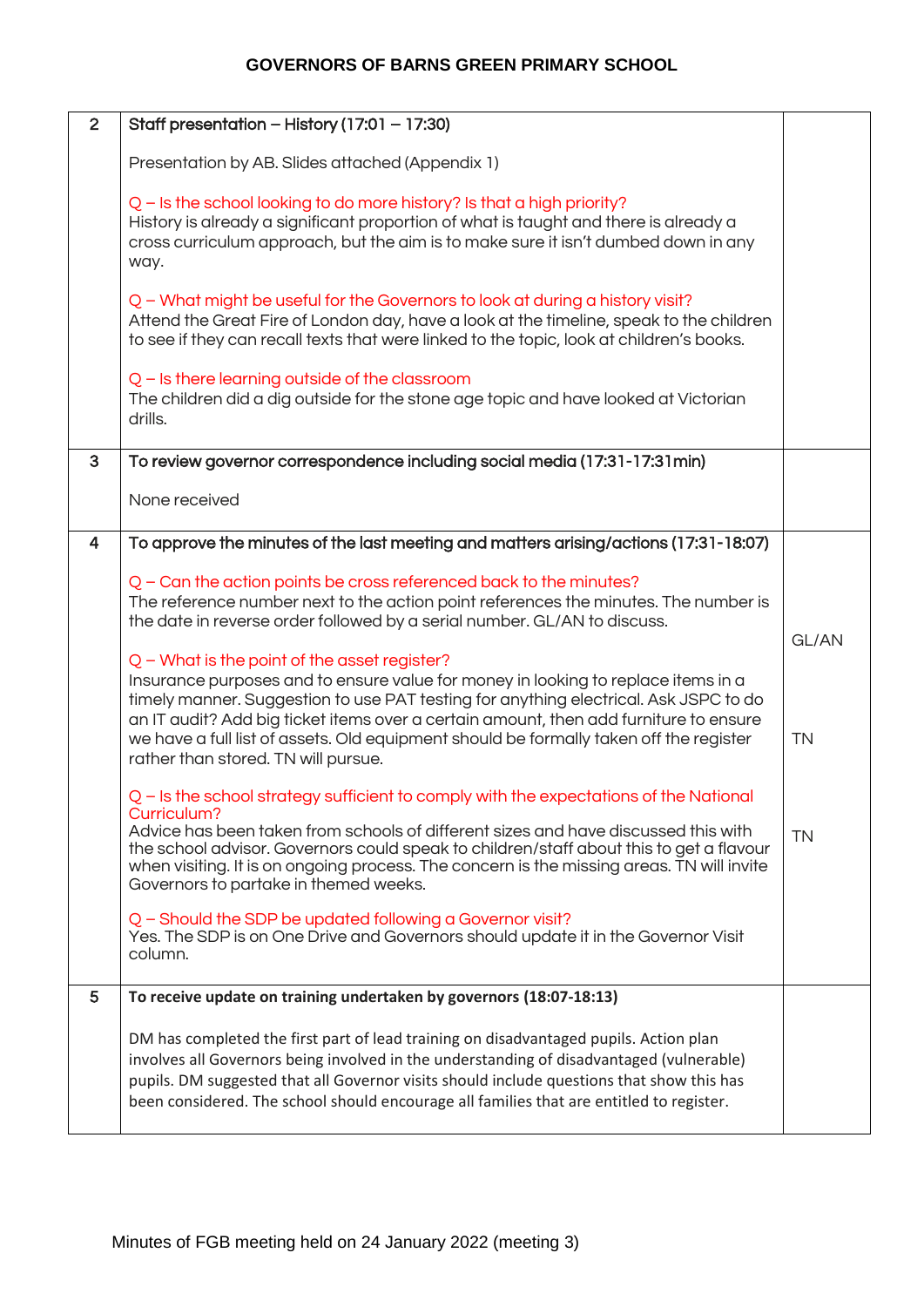|                | AN has taken part in the lead training on curriculum. AN would like all Governors with a non-<br>education background to understand more about the curriculum as an ongoing action. AB's<br>talk is a good example of increasing understanding.                                                                                                                                                                                                                                                                                                             |           |
|----------------|-------------------------------------------------------------------------------------------------------------------------------------------------------------------------------------------------------------------------------------------------------------------------------------------------------------------------------------------------------------------------------------------------------------------------------------------------------------------------------------------------------------------------------------------------------------|-----------|
| 6              | To receive update on governors' visits to school since last meeting (18:13-18:50)<br>a) H&S<br>RM/RN made a follow up visit to check that points previously raised had been<br>covered and found that they had. SS had no H&S concerns. General point<br>made about ongoing maintenance of the school. The resilience of succession<br>planning was also mentioned<br>Q - Does current H&S officer feel supported?<br>TN feels school copes with 'emergency situations' well.                                                                               |           |
|                | $Q$ – is there a need for another PT person?<br>There is no budget, so contract staff are used. A volunteer or working party<br>would be ideal. This could be tied to the installation of the trim trail.                                                                                                                                                                                                                                                                                                                                                   |           |
|                | b) Early reading visit<br>AN/VB were thanked for providing a comprehensive report. They would also<br>like to thank all staff involved.<br>Q - Would visualisers be a good idea?<br>Teachers use iPads to mirror onto the screen.                                                                                                                                                                                                                                                                                                                           |           |
|                | c) Website check<br>TN is concerned about the website as some things are out of date and some<br>things may be missing. The webmaster is off sick and no one else is trained to<br>update the site. It needs to be updated urgently and there is a need for others<br>to be trained. TN has developed a list of the changes required and has a<br>vision for the end result. RM is happy to take on the updating of the website<br>going forward. AN to ask Rob Hammond to get the site compliant asap and<br>then to train staff and interested Governors. | AN        |
|                | d) Budget<br>A working file has been sent out. The 3 year budget was submitted at the end<br>of November. AN would like to work towards a document that shows how<br>finances are on a termly basis.<br>Q - Can the PPA cost be an ongoing item on next budget?<br>AN needs to investigate further.                                                                                                                                                                                                                                                         |           |
|                | $Q$ – Are we on track to break even at the end of the financial year<br>Yes                                                                                                                                                                                                                                                                                                                                                                                                                                                                                 | <b>AN</b> |
|                | e) Pupil Premium Monitoring Report<br>DM thanked for providing a great report Governors were asked to look for<br>evidence of a language rich environment when visiting the school.                                                                                                                                                                                                                                                                                                                                                                         |           |
| $\overline{7}$ | To receive safeguarding report/update (18:50-18:53)                                                                                                                                                                                                                                                                                                                                                                                                                                                                                                         |           |
|                | Nothing strategic to report. Few bits of admin to clear up. Will discuss on visit w/c 7<br>Feb. TN to check on actions outstanding.                                                                                                                                                                                                                                                                                                                                                                                                                         | <b>TN</b> |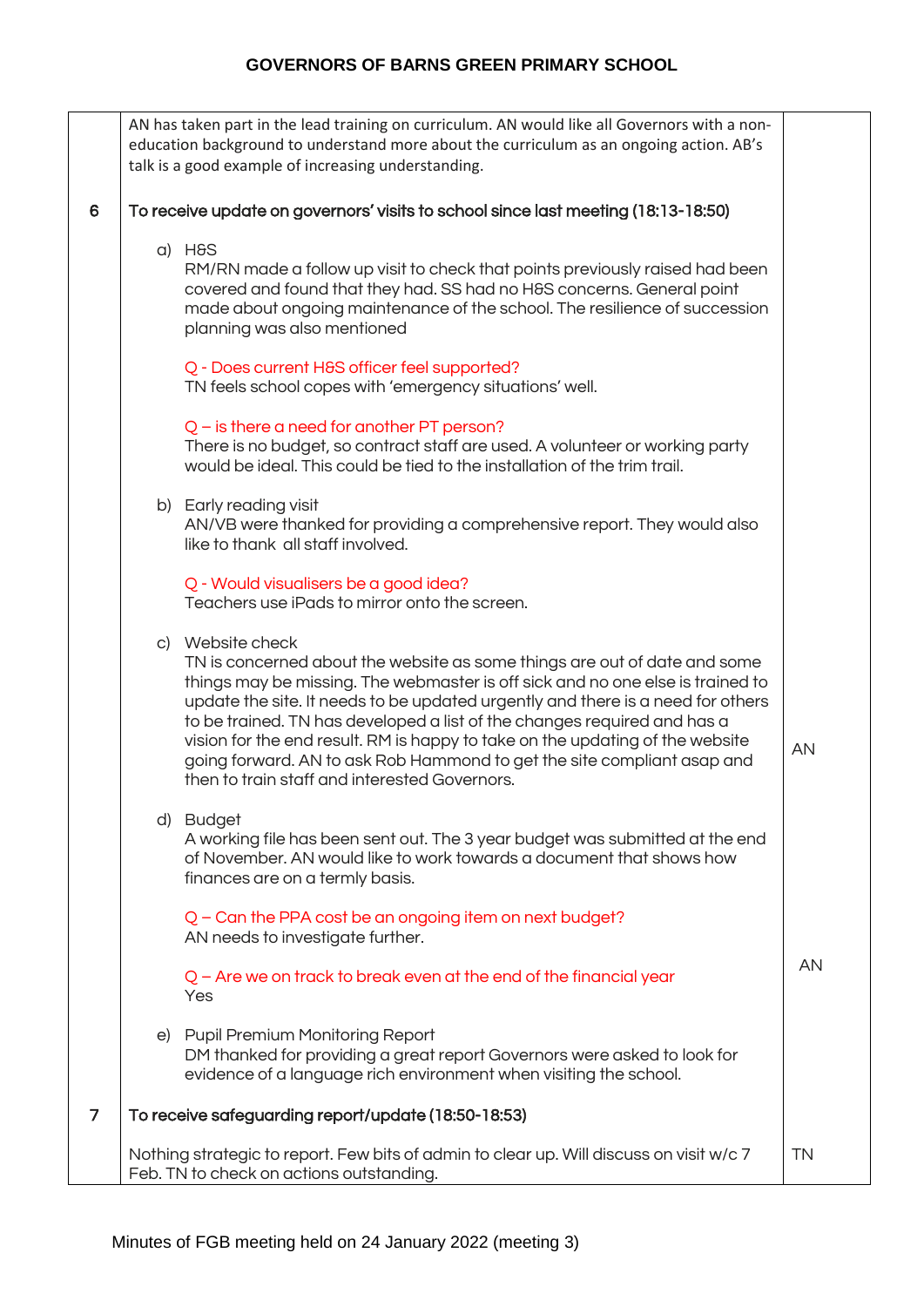| 8            | Update on school response to Covid (18:53-18:59)                                                                                                                                                                                                                                                                                                                                                                                                                                                                                                         |                |
|--------------|----------------------------------------------------------------------------------------------------------------------------------------------------------------------------------------------------------------------------------------------------------------------------------------------------------------------------------------------------------------------------------------------------------------------------------------------------------------------------------------------------------------------------------------------------------|----------------|
|              | TN has looked at the risk assessment to make sure it is as up to date and as<br>consistent as it needs to be. Since Christmas, there have been seven absent due to<br>covid. Two members of staff tested positive. The school is currently in a positive<br>position and TN is also feeling positive about the catch up of the children. Children<br>are making progress although gaps are significant in years six and two. Staff are<br>working hard to intervene. School life is currently normal for children and trips for the<br>year are planned. |                |
|              | Q - Where does the money come from to help with catch up? Is there extra?<br>Catch up funding was provided but that was not for staff cover, which comes out of<br>the supply budget.                                                                                                                                                                                                                                                                                                                                                                    |                |
|              | RM left 19:00                                                                                                                                                                                                                                                                                                                                                                                                                                                                                                                                            |                |
| $\mathbf{9}$ | Review report from Learning Outside the Classroom Adviser (18:59 - 19:02)                                                                                                                                                                                                                                                                                                                                                                                                                                                                                |                |
|              | Q- When teachers are planning is outside learning included?<br>Not currently. Could we include going forward? TN to action.                                                                                                                                                                                                                                                                                                                                                                                                                              | <b>TN</b>      |
| 10           | To either agree the following or agree action to work on policies (19:02-)                                                                                                                                                                                                                                                                                                                                                                                                                                                                               |                |
|              | a) Sex and Relationship Education<br>It was confirmed that statutory points of the curriculum are not being missed.                                                                                                                                                                                                                                                                                                                                                                                                                                      |                |
|              | Q - Does induction for new staff include delivery of SRE?<br>Yes by modelling.                                                                                                                                                                                                                                                                                                                                                                                                                                                                           |                |
|              | Policy was agreed.                                                                                                                                                                                                                                                                                                                                                                                                                                                                                                                                       |                |
|              | b) Accessibility plan<br>Not ready to be approved. To be looked at by SW/DM and then sent to<br>RN/RM. Draft to be reviewed at next meeting.                                                                                                                                                                                                                                                                                                                                                                                                             | SW/DM/         |
|              | c) Equality Information and Objectives - DM suggested that previously agreed<br>statement is added to policy. DM to send to TN. TN to update and publish on<br>website.                                                                                                                                                                                                                                                                                                                                                                                  | RN/RM<br>DM/TN |
|              | d) Emergency Lockdown Procedures - AN to identify.                                                                                                                                                                                                                                                                                                                                                                                                                                                                                                       |                |
|              | PB left 19:10.                                                                                                                                                                                                                                                                                                                                                                                                                                                                                                                                           | AN             |
| 11           | Any other urgent business (to be notified to Clerk or Chair at least 24 hours before<br>meeting)<br>$(19:19 - 19:33)$                                                                                                                                                                                                                                                                                                                                                                                                                                    |                |
|              | a) Itchingfield Parish Council meeting 22 November 2021-                                                                                                                                                                                                                                                                                                                                                                                                                                                                                                 |                |
|              | The IPC would like to run the "20 is plenty" competition for the children<br>again. AN to supply contact details to TN.                                                                                                                                                                                                                                                                                                                                                                                                                                  | AN             |
|              | The IPC can supply trees - suggestion to plant a tree for jubilee. AN to go<br>$\overline{\phantom{a}}$<br>back to IPC to find out more information. RN will donate purple magnolia.                                                                                                                                                                                                                                                                                                                                                                     | AN             |
|              | Q - Is there an update on the road crossing? Could it be picked up by a<br>Governor in SS absence? TN happy for DM to take forward in SS absence.                                                                                                                                                                                                                                                                                                                                                                                                        | <b>DM</b>      |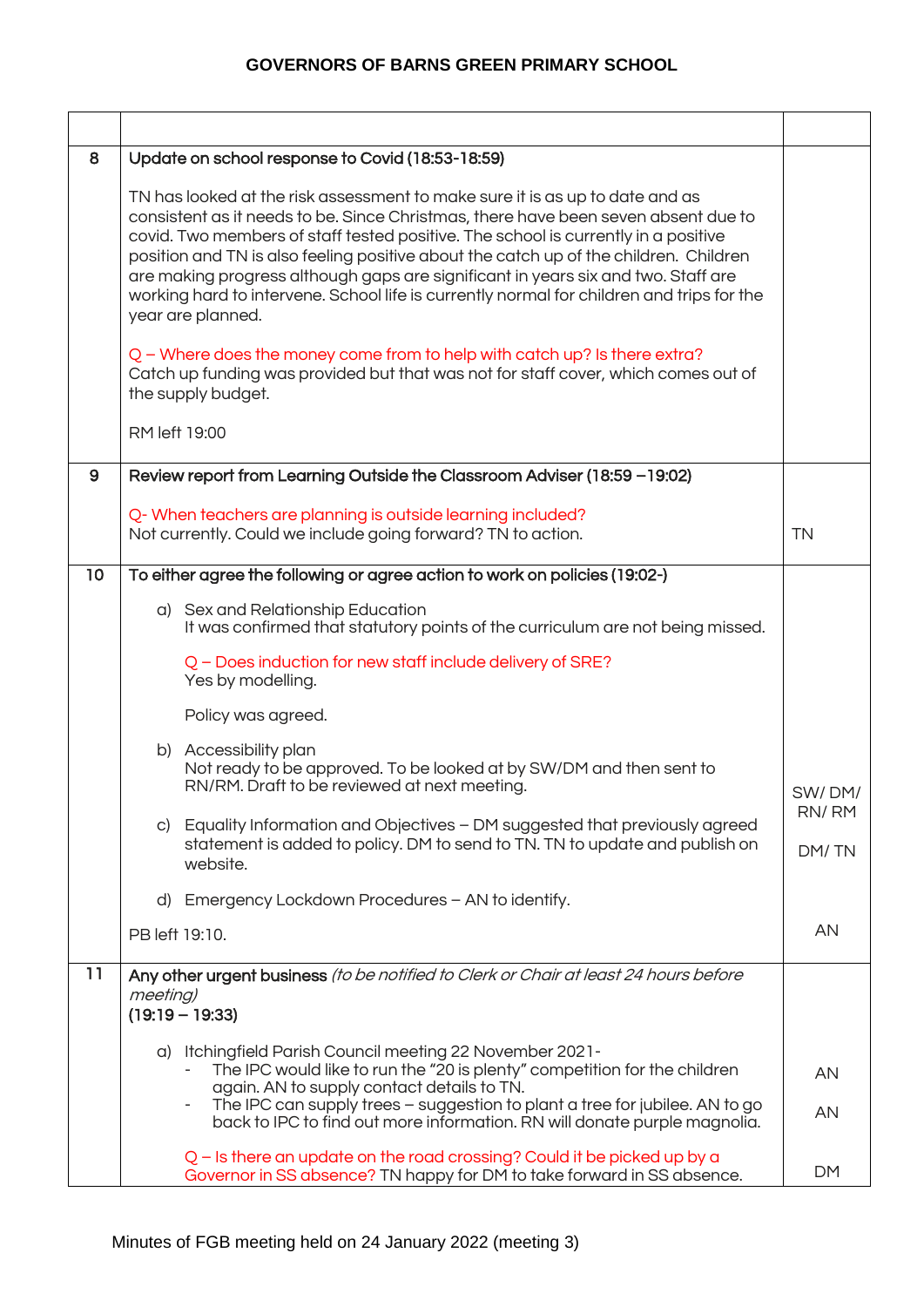|    | b) Barns Green Village Trust 17 Jan 2022<br>Nothing of note<br>c) Admin update<br>Minutes to be sent out within 2 weeks of meeting<br>Agenda to be sent out as soon as it is ready and then associated<br>documents to be sent out when they are ready<br>Associated documents to be numbered relating to the agenda point<br>$\sim$<br>Clarity of action points to be improved<br>$\sim$ $-$             |  |
|----|-----------------------------------------------------------------------------------------------------------------------------------------------------------------------------------------------------------------------------------------------------------------------------------------------------------------------------------------------------------------------------------------------------------|--|
|    | Q - Has the Autumn term advisor report been corrected?<br>TN has sent corrected version back to advisor and will chase                                                                                                                                                                                                                                                                                    |  |
|    | $Q$ – how is TN getting on?<br>Feeling fine and enjoying it enormously. The school is in good shape and there is<br>positivity amongst staff who are working as a great team. The children are positive.<br>DM and SW have touched base and AN/TN are having a weekly update. All<br>Governors stated that they are very happy to offer support in any way and thanked<br>TN for doing such a superb job. |  |
|    | There is a Space Day on 4 February and a National Physics Museum lab day on<br>24/25 March. Governors are welcome to attend and would be a helpful extra pair of<br>hands.                                                                                                                                                                                                                                |  |
| 16 | Date for next meeting: 21 March 2022 at 17:00pm (19:33 – 19:33)                                                                                                                                                                                                                                                                                                                                           |  |

# Tables of Actions

## Open actions:

| Item      | Action                                                                                                              | <b>By</b>    |
|-----------|---------------------------------------------------------------------------------------------------------------------|--------------|
| 210301 10 | Arrange the asset register review.                                                                                  | <b>TN</b>    |
| 210524 16 | Investigate the differences in supply cost codes with the School Business<br>Manager.                               | <b>AN/SS</b> |
| 21071201  | Undertake NGA safeguarding training before September.                                                               | All          |
| 210927 04 | Ensure PTA funds held are audited by adding to annual cycle                                                         | AN           |
| 210927 05 | Receive Register of Business (or Pecuniary Interest) declarations and<br>Disqualification Declaration forms from VB | <b>VB</b>    |
| 210927 11 | Ensure school strategy is sufficient to comply with the expectations of the<br>National Curriculum                  | SW/DM        |
| 210927 12 | Read KCSIE changes                                                                                                  | VB/RM        |
| 210927 13 | Publish updated County model safeguarding policy to website                                                         | <b>SS</b>    |
| 210927 14 | Check compliance with safeguarding update                                                                           | <b>PB</b>    |
| 210927 16 | Publish Equalities Statement on website                                                                             | <b>SS</b>    |
| 21092724  | Attend Lead Governor training                                                                                       | DM/AN/PB/RM  |
| 2111223   | Establish who still needs to complete NGA training                                                                  | <b>PB</b>    |
| 2111226   | Undertake Link Governor training                                                                                    | <b>VB</b>    |
| 2111227   | Discuss Health & Safety Visit                                                                                       | SS/RN        |
| 2111228   | Share annual appraisal report                                                                                       | <b>SS</b>    |
| 211122 16 | Share video of SharePoint presentation                                                                              | AN           |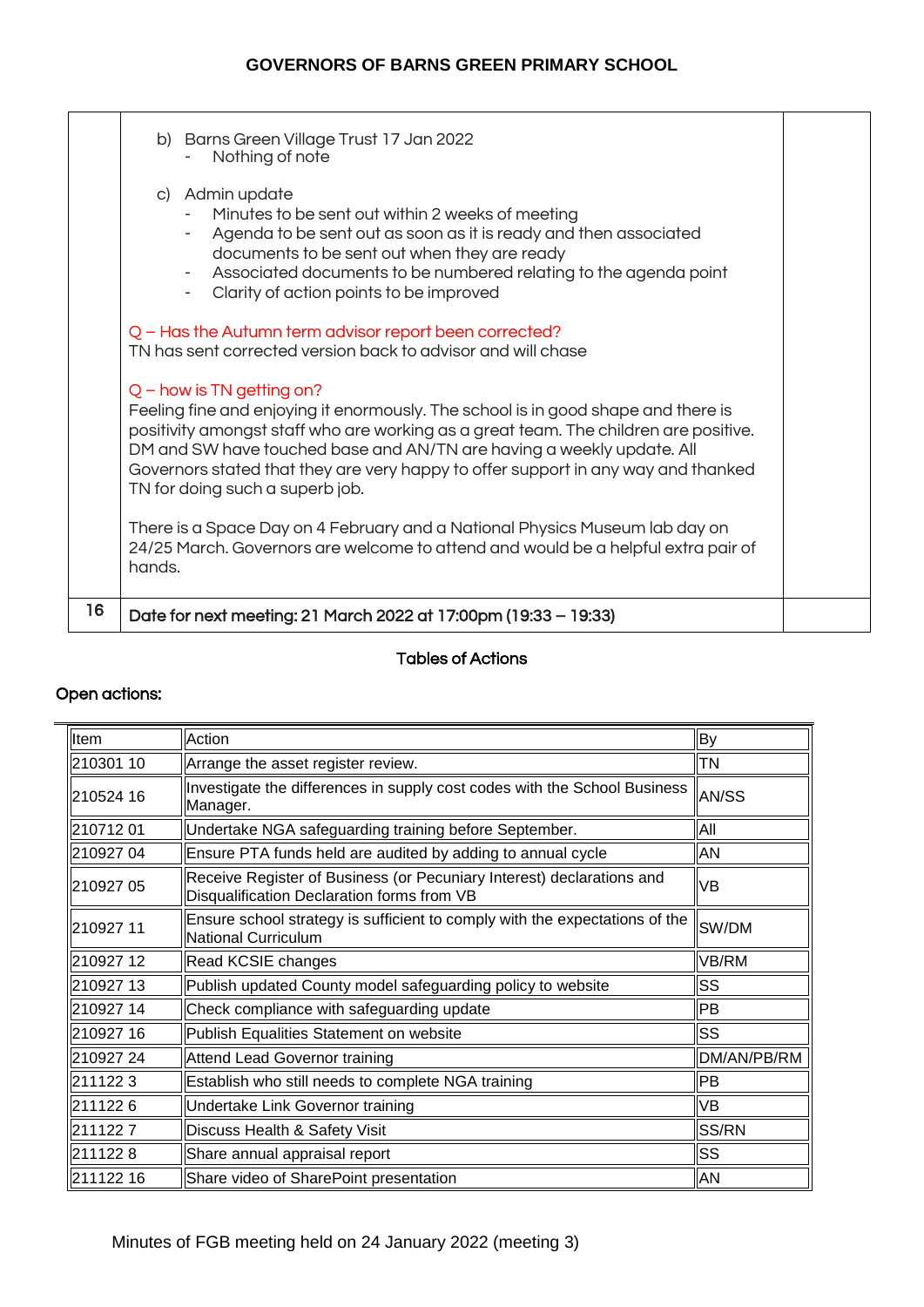| 211122 17 | Share advert for parent Governor vacancy in the newsletter                                                                                                                     | <b>VB</b>    |
|-----------|--------------------------------------------------------------------------------------------------------------------------------------------------------------------------------|--------------|
| 2201241   | Review the way that action points are recorded, such as the way they are<br>numbered                                                                                           | <b>GL/AN</b> |
| 2201242   | Invite Governors to partake in themed weeks                                                                                                                                    | <b>TN</b>    |
| 2201243   | Ask Rob Hammond to get the website compliant asap and then to train<br>staff and interested Governors on how to update it                                                      | AN           |
| 2201244   | Investigate whether the PPA cost can be an ongoing item on the next<br>budget                                                                                                  | AN           |
| 2201245   | Check on outstanding safeguarding actions                                                                                                                                      | <b>TN</b>    |
| 2201246   | See whether Learning Outside the Classroom can fit into the Teaching<br>and Learning Governor role description.                                                                | <b>DM</b>    |
| 2201247   | $\sqrt{\frac{1}{100}}$ share with teachers the outcome of the outside learning advisor report $\left\  \frac{1}{10}\right\ $<br>to help inform teachers when they are planning |              |
| 2201248   | Update Accessibility plan                                                                                                                                                      | SW/DM/RN/RM  |
| 2201249   | Add equality statement to Equality Information and Objectives policy and<br>publish on website                                                                                 | <b>TN</b>    |
| 220124 10 | Identify Emergency Lockdown Procedures                                                                                                                                         | AN           |
| 220124 11 | Supply TN with IPC contact details re "20 is plenty" competition                                                                                                               | ΙAΝ          |
| 220124 12 | Find out more about trees offered by IPC                                                                                                                                       | ΙAΝ          |
| 220124 13 | Investigate status of proposed crossing on Two Mile Ash Road                                                                                                                   | <b>DM</b>    |

#### Closed at this meeting:

| 201109 20   |                                                                                           | <b>RN</b>    |
|-------------|-------------------------------------------------------------------------------------------|--------------|
| 210301 03   | Prepare statement covering the support staff and how they are to be used.                 | <b>SS</b>    |
| ll210524 03 | Circulate attendance figures with the two persistent absentee children excluded.          | llss         |
| 210524 04   | Update HT report to include actions points on the SDP.                                    | <b>SS</b>    |
| 21092702    | Update Circle of Governance document and publish on the website                           | <b>AN/VB</b> |
| ll210927 15 | Produce gap analysis for Prevent training                                                 | <b>SS</b>    |
| 210927 19   | Explore ways to address possible absence of School Business Manager (SBM)                 | AN/SS        |
| 210927 22   | Attend parish council meetings                                                            | <b>PB/AN</b> |
| 2111221     | Organise a visit to Gossops Green school                                                  | <b>SS</b>    |
| 2111222     | <b>Complete Prevent training</b>                                                          | <b>RN</b>    |
| ll211122 4  | Discuss the traffic lighting of the SDP before uploading to SharePoint                    | <b>AN/SS</b> |
| ll211122 5  | Feedback following attendance at Lead Governor training                                   | <b>AN</b>    |
| 2111229     | Publish Disadvantaged Pupils Advisor's Report and Pupil Premium Plan on<br><i>website</i> | lss          |
| 211122 10   | RN to send questions regarding anti-bullying policy to SS                                 | <b>RN</b>    |
| 211122 11   | Update Behaviour policy                                                                   | <b>DM</b>    |
| 211122 12   | Finance committee needs to be changed to Finance Governor                                 | <b>AN</b>    |
| 211122 13   | Remove point 4.6 from H&S report                                                          | <b>RN/RM</b> |
| 211122 14   | Liaise with HR to ask for model policy of Support Staff Pay and Conditions                | <b>DM</b>    |
| 211122 15   | <b>Review school Three Year Budget</b>                                                    | <b>AN</b>    |
| 211122 19   | Upload the Governor Monitoring Visit Guide to Sharepoint                                  | <b>SS</b>    |

# Signed as being a true record of the proceedings of the meeting